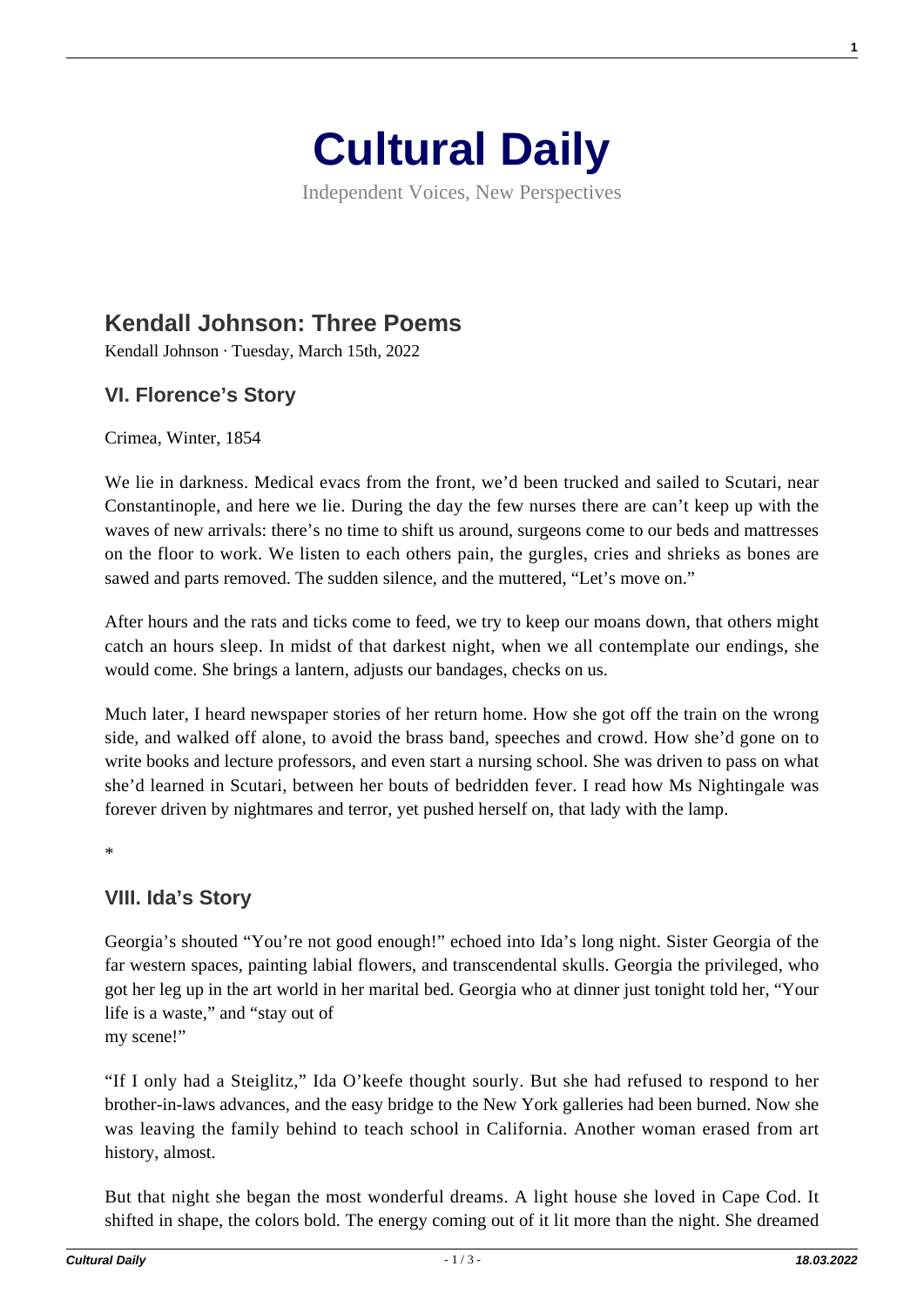of planets, hanging in new ways in space. Energy fields exploding, rich botanicals turning liquid. Architectural angles, with lines of force. Dynamic symmetry, but impossibly true.

Ida's midnight salvation demanded to be poured onto canvas.

\*

# **X. Chuck's Story**

Rounding the corner in the big art museum, I come face to face with a crowd. They stand and stare past me at the tall wall behind. I look around and glance up into a sea of small squares all over a huge canvas. Each square a miniature abstract. Yet seen from across the room, an enormous person stares back.

Chuck Close, the master of blemish, bruise, and infinite gaze. A poster boy of neural disorder, he grew up weak and dyslexic. He had a strange unrelated disorder that left him unable decode faces. Yet Close persevered to the top of the art scene through careful planning, technics and a drive to make meaning.

Then, at 40, a great fall. At what might have been his apex, a spinal stoke. Left quadriplegic, he could have hung up his brushes. Instead he developed mechanical aids to help him re-master his large portraits. A machine raises his huge canvases bit by bit, he paints by tiny square.

Standing in the darkened hall, the face raises questions in me: How do you re-knit the world when it slides out from beneath you?

And an answer: Inch by inch.

\*